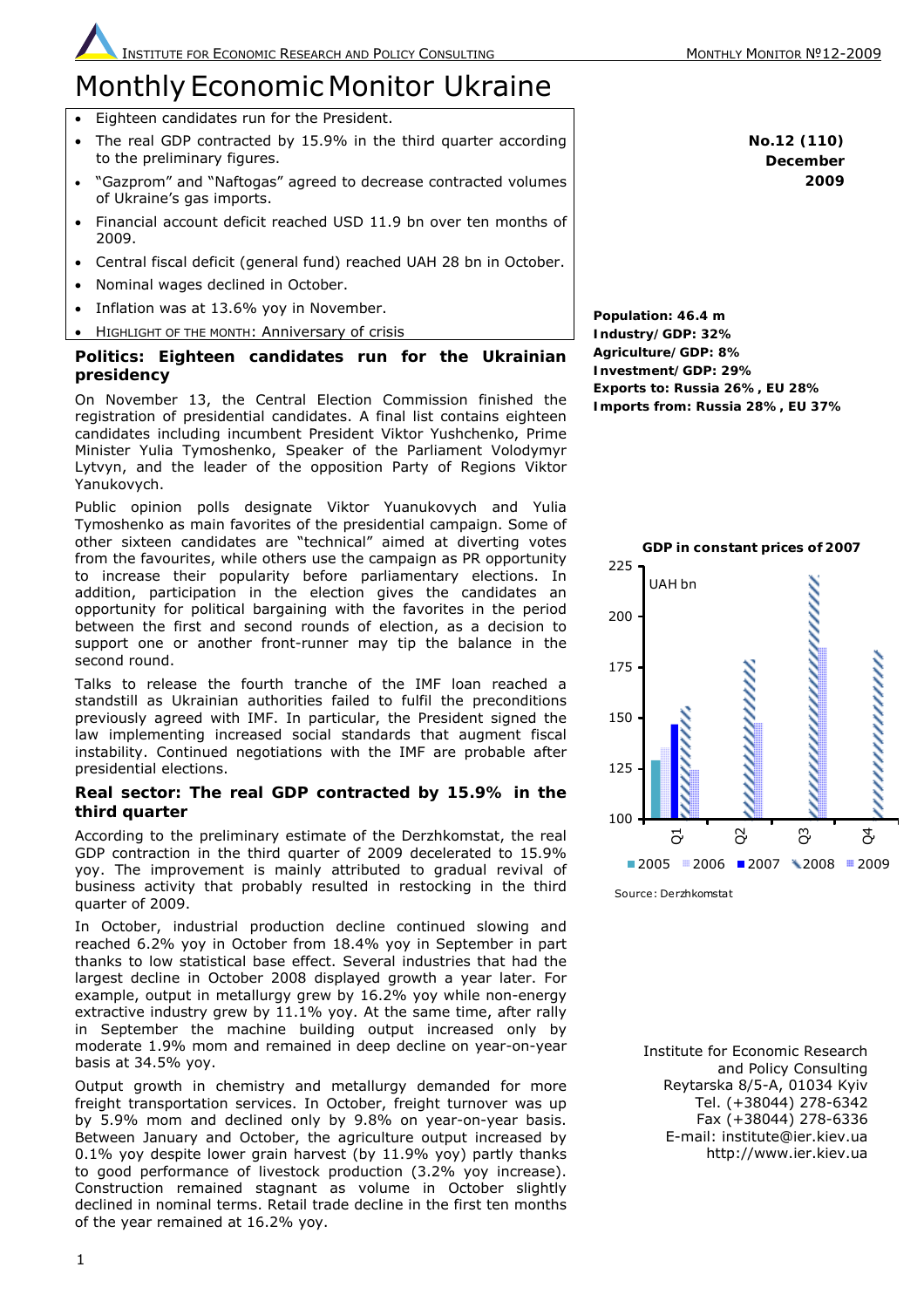#### **Sectoral trends: Contracted amounts of gas imports were decreased**

*Energy.* After the intergovernmental negotiations between Russia and Ukraine in November, NJC 'Naftogas' (Ukraine) and JSC 'Gazprom' (Russia) signed the supplement to January 2009 gas supply contracts. Companies agreed to decrease contracted figures of gas imports for 2009 and 2010. Thus, Gazprom will not penalize Ukraine even though Ukraine will probably import only 27 bn cubic meters (cm) of the natural gas from Russia instead of previously contracted 33 bn cm. For 2010, contracted amount was decreased from 52 bn cm to 33.75 bn cm though take-or-pay clause will remain in the contract.

In 2010, average price for gas imported from Russia will increase to between USD 280 and USD 337 per thousand cm depending on oil price developments. The transit tariff is also expected to increase and reach USD 2.7-2.8 per 100 km/per thousand cm.

*Transport.* In November, state railway monopoly Ukrzaliznytsja failed to pay back the first USD 110 m out of USD 550 m debt on syndicated loan to Barclays Bank, though paid interest. This loan has no state guarantee. The restructuring negotiations are in progress.

*Privatization*. In the beginning of the November State Property Fund repossessed Lugansk locomotive plant from Bryansk mashzavod (Russia) after favourable court decision. In 2007, State Property Fund sold 76% of the plant to the Russian investor for UAH 292.5 m (USD 54 m). Ukrainian stakeholders launched a series of court actions aimed to cancel the results of the auction. The SPFU plans to announce the new auction for the sale of the plant immediately, which is unlikely to sell for more than the first sale price of USD 54 m.

#### **External sector: Current account continues improving**

In October, current account balance was slightly positive at USD 87 m. Improvement of merchandise and services trade balances led to decrease of ten-month current account deficit to USD 1.0 bn. In particular, in October merchandise exports continued to grow by 11.9% mom in dollar terms due to price increases. However, growth slowed from September mainly due to deceleration in metals exports. Merchandise imports monthly growth was more moderate at 7.7% mom ensured by renewal of imports of energy materials, and rise in imports of agricultural and machine building products.

October current account improvement was complemented by narrowing of monthly financial account deficit to USD 0.8 bn. Thus cumulative figure reached USD 11.9 bn between January and October. Outflow of foreign currency from banks decreased to USD 0.6 bn in response to stabilization of hryvnia. Recapitalization of Ukrainian banks by foreign parents again boosted FDI net inflow (USD 0.7 bn in October). While banks faced high short-term debt outflow (USD 0.8 bn), rollover rates on long-term borrowings of corporate sector were increasing.

### **Fiscal policy: The central fiscal deficit reached UAH 27.6 bn in October**

*Budget 2009*. Between January and October, the central fiscal revenues (general and special funds) were executed only at 65.0% of annual target, which is not enough to reach the projected level by the end of the year. The revenues (general fund) continued to deteriorate in annual terms and decreased by 19.4% yoy over the first ten months of the year. In particular, the collections of VAT and enterprise profit tax decreased by 25.1% and 25.7% yoy, respectively, while the revenues from international trade taxes dropped by 31.5% yoy due to rapid fall in trade. A 70.5% yoy growth of excise receipts due to increased excise rates was insufficient to cover shortfall in other tax revenues. The central fiscal expenditures (general fund) were only 2.3% lower than a year ago. Stable expenditures and declining revenues led to growth in fiscal deficit.

**Imports of natural gas** 



Sources: Derzhkomstat, NJC 'Naftogas'



current account balance **Financial and capital account, net** 

Source: NBU preliminary estimates

**Central fiscal revenues execution** 



\* Between January and October Source: State Treasury reports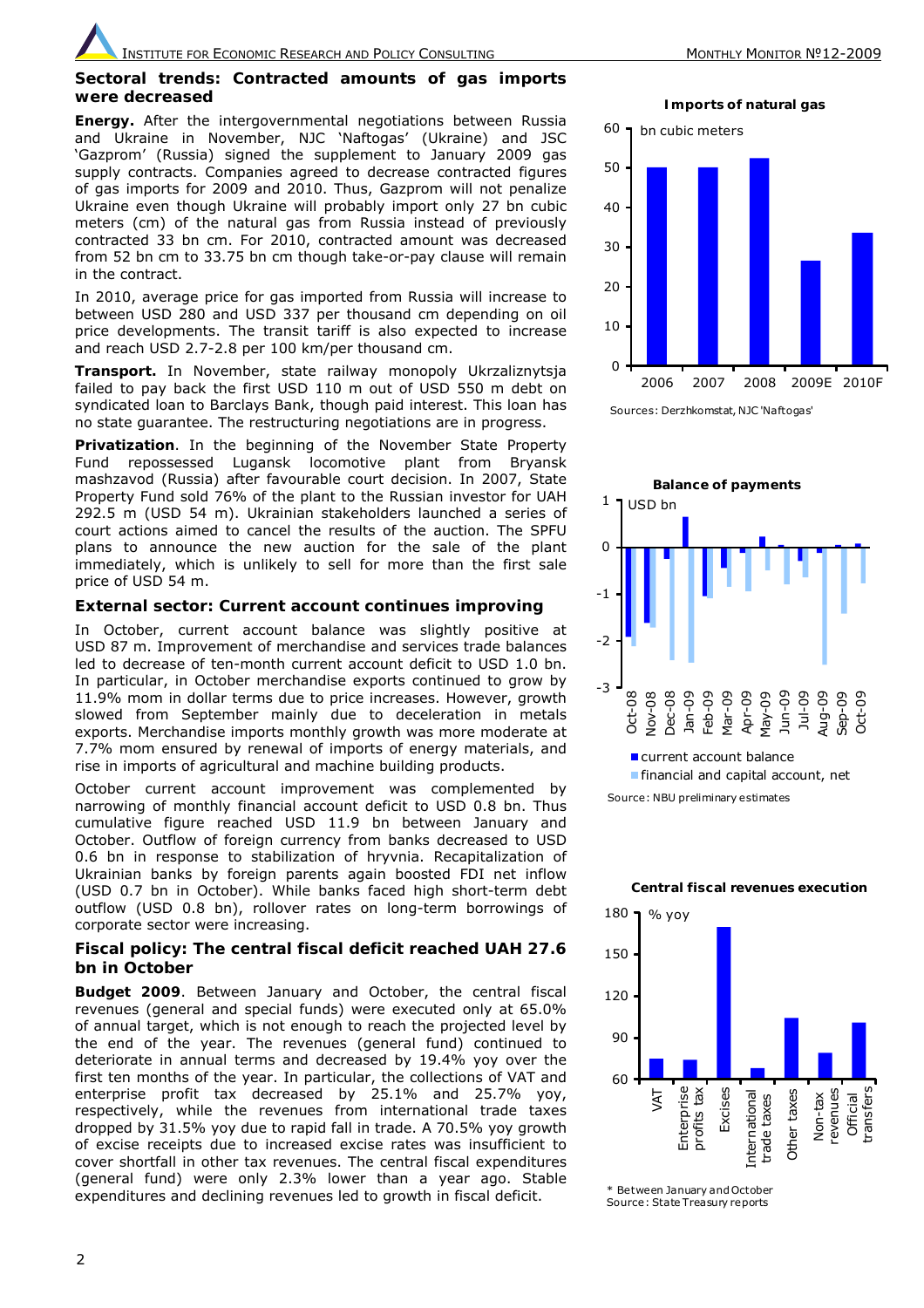The central fiscal deficit (general fund) continued to widen and reached UAH 27.6 bn in October. The deficit was covered by internal (sales of domestic state bonds) and external (IMF loans) borrowings. In November, the IMF refused to disburse the fourth tranche of the stand–by loan (near USD 4.0 bn), which significantly increased the fiscal risks for the Government.

*Budget 2010.* As timely approval of State Budget Law for 2010 remains questionable, the Cabinet of Ministers adopted a Resolution that will govern central and local budgets in 2010 until the budget is approved. Social standards and wages will remain at the December 2009 level, while the capital expenditures are either not financed or financed selectively. The Cabinet obliged all budget entities to increase their own revenues under the budgetary constraints and minimize their expenditures, including reduction of travel allowances and prohibition to increase the staff. The Pension Fund, according to the Resolution, can rely on one-year interest-free loans from the State Treasury. In addition, the document stipulates the consolidated revenues and expenditures will be substantially cut in the second draft of 2010 Budget as compared to the first Draft Budget to UAH 328.3 bn and UAH 360.9 bn, respectively.

#### **Social policy: Implementation of the law on social standards increase**

In November, the Parliament approved the amendments to the 2009 State Budget Law introducing higher subsistence minimum and minimum wage for last two months of 2009. Minimum wage was increased by 14.5%. However, a guaranteed level of subsistence minimum used for defining the eligibility and size of allowances for low-income families was not changed. Moreover, the first scale in the Unified Tariff Scale for paying wages in public sector also remained unchanged.

The pensioners should receive higher minimum pensions assuming the ability of the Pension Fund to increase disbursements despite distressed financial stance. The higher pensions will be ensured by the Government decision to continue paying UAH 28.4 top-up to pensions and will probably have to increase loans to the Pension Fund. As a result, minimum pension payment (UAH 601.4) will be again above the subsistence minimum defined for persons that lost their ability to work.

In sum, the Government is likely to increase financing slightly only for pensions and wages to public employees with wages lower than minimum level. Other categories of socially deprived people are not likely to get any additional financial support from the state.

#### **Labour market: Nominal wages decline again**

In October, the average wage declined by 0.7% mom to UAH 1950. A seasonal decline in wages in agriculture and education was not counterweighted by increase in wages in other sectors. Employees in industry and construction received on average increases at less than 1%. October raise in minimum wage by 3.2% mom did not result in equivalent increase in wages even on industrial enterprises, the largest of which use the tariff scale while setting wages. Such trend reflects difficult financial conditions of many employers. Thus, rapid increase in minimum wage in the last two moths of the year is unlikely to translate in significant wage growth, and even may result in a labour shedding to keep labour costs stable.

# **Monetary policy: Inflation decelerated to 13.6% yoy in November**

Consumer prices growth slowed to 13.6% yoy in November. Downward trend in inflation is explained by the continued weakness in consumer demand that decreased pricing power of producers and contained seasonal price growth. However large price increases for several food items limited deceleration in CPI growth.

Bank liquidity remained stable in November, as the NBU had withdrawn liquidity selling CDs, while keeping its foreign exchange

**Monthly minimum wage** 

350 450 550 650 750 Jan-07 May-07 Sep-07 Jan-08 May-08 Sep-08 Jan-09 May-09 Sep-09 UAH per month

Source: State Budget Laws for 2007-2009



Source: Derzhkomstat



Source: Derzhkomstat, NBU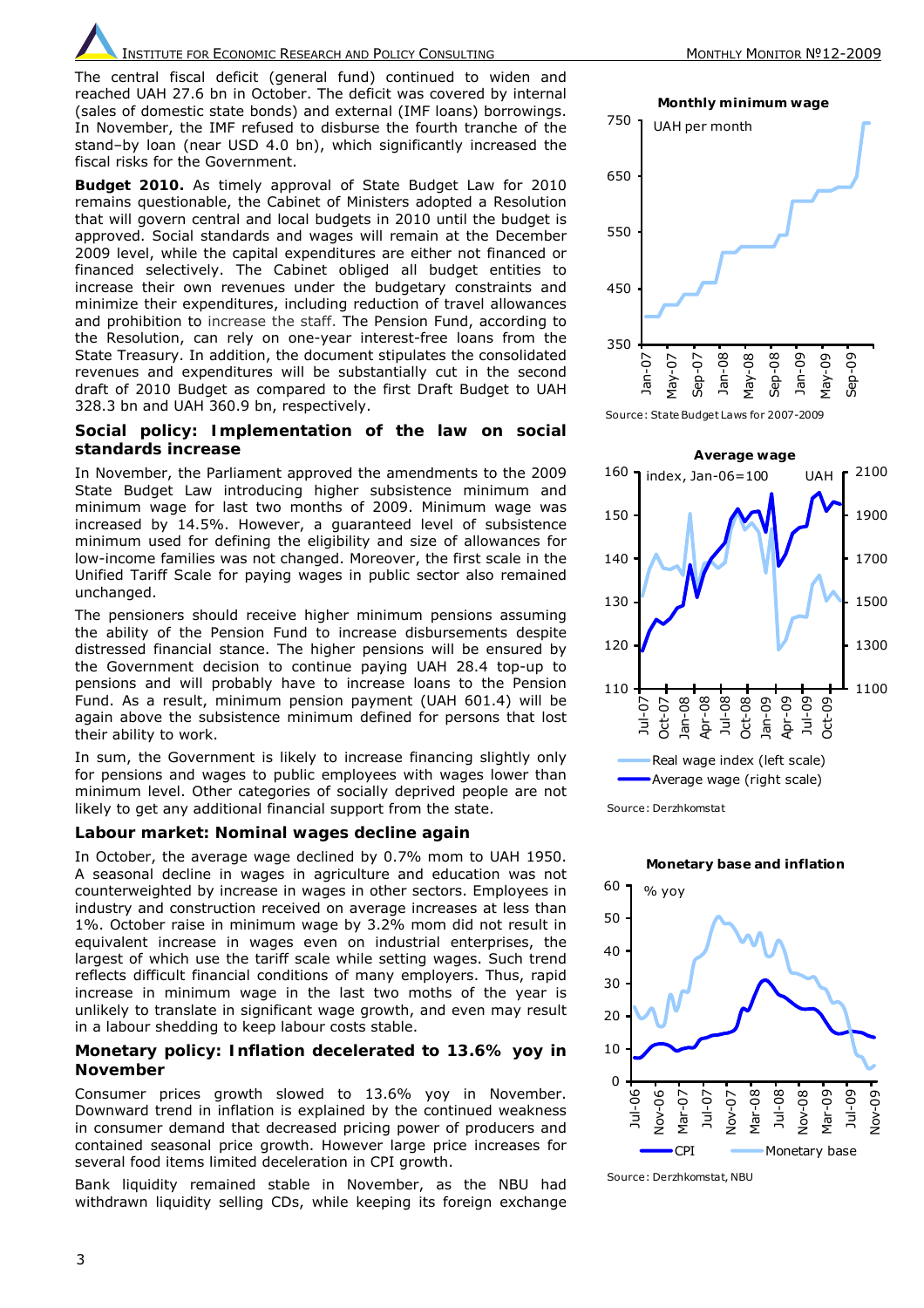interventions on the inter-bank market limited. Inter-bank rates remained close to the October levels.

# **Financial markets: Bank deposits renewed growth**

*Banking*. In November, bank deposits restored their growth increasing by 0.9% mom thanks to increase in foreign currency deposits of households (1.9% mom). The increase probably occurred due to the continued growth trend in short-term deposits replacing longer-term deposits. For example, in October short-term household deposits increased by UAH 5.6 bn, 66.1% of which were accumulated in foreign currency, while long-term deposits fell by UAH 3.0 bn.

Total outstanding loans continued to decrease in November (by 0.6% mom) as foreign currency loans outstanding reduced significantly (1.4% mom). Lending continued to be primarily short-term. Share of long-term loans issued to nonfinancial corporations remained in 8- 12% range between July and October as compared to over 30% before crisis, while short-term loans to households were close to half of loans issued (53% in October) as compared to less than 20% before crisis.

According to the NBU, between January and October bank losses widened to UAH 24.8 bn, as net interest income of UAH 45.6 bn was not sufficient to cover increase in asset loss reserves by UAH 57.0 bn.

*Exchange rate.* Hryvnia appreciated slightly in November, as demand on the cashless market was lower than supply against the decrease in external debt payments. The NBU interventions were mostly used to supply foreign currency to "Naftogas". Average daily rate on the inter-bank market as reported by the NBU gradually decreased over month and was below UAH 8 per USD after November 26. Thus, official and interbank exchange rate became more closely aligned.

**State debt.** In November, the Ministry of Finance continued placement of domestic state bonds maturing in 2010-2012, though offered rates were not very attractive. As a result, the Government managed to get only UAH 0.3 bn with average yield of 20.0% p.a. The bonds assigned for financing of the EURO-2012 football championship (three-year bonds) accounted for 96.6% of the placement, and were likely bought by one of state-owned banks.



Source: NBU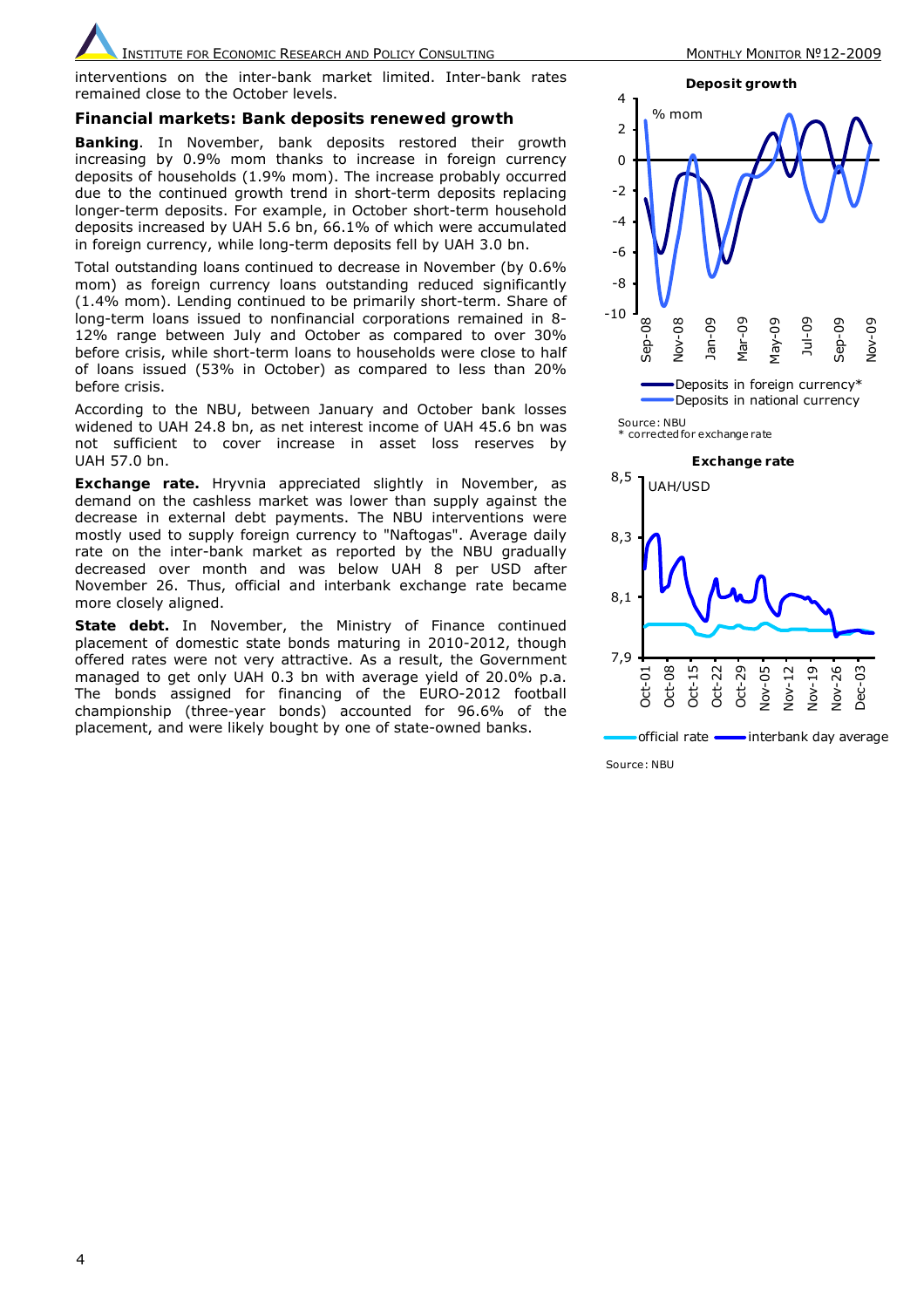# **Highlight of the month: Anniversary of crisis**

# **Twelve months of banking crisis**

# *By Alla Kobylyanskaya*

More than a year has passed since the financial crisis has hit Ukraine. The banking system landscape has changed, but not as dramatically as expected.

Over the four quarters starting from the last quarter of 2008, banks lost UAH 20.3 bn, and these losses were concentrated in several banks. More than half (53.5%) of losses has been attributed to five system banks under temporary administration – Nadra, Ukrprombank, Ukrgasbank, Rodovid, and Kyiv, with Ukrprombank having the largest losses. Another 42.8% of total losses have been accumulated by group of banks with foreign capital<sup>1</sup>. Other banks had small aggregate losses, and many have even showed small profits. Two state banks – Oschadbank and Ukreximbank – gained UAH 1.3 bn.

The main reason for banks losses was sharp increase in loan loss provisions, despite softening of regulations. Banks increased loan loss reserves by UAH 68.8 bn. Net interest income has also grown as banks have increased interest rates on loans while the NBU has provided relatively cheap funding. Net interest income has reached UAH 53.0 bn from UAH 32.9 bn during previous four quarters though insufficient to cover augmented reserves.

Banking institutions have responded to losses by increasing authorized capital. In particular, UAH 7.7 bn increase was recorded in five problem banks, and recapitalisation made three of them de-facto publicly owned. Banks with foreign capital raised UAH 8.5 bn, compensating their losses. Other banks increased capital even more than needed to cover losses as they have less access to liquidity than foreign banks. However, a large part of capital increase was not made to insure against current or expected losses. About a half of the capital growth – UAH 19.1 bn – was provided to two profitable state banks and used mostly for quasi-fiscal purposes.

Though capital adequacy of the Ukrainian banks has been sufficient for most banks, their funding has been more problematic. Bank deposits have decreased by 13.4% or UAH 54.0 bn. By the end of September 2009, they had UAH 350.3 bn of households and legal entities savings. After taking into account foreign currency effects, deposit withdrawals have been even higher. Most of the decrease has been in legal entities deposits (UAH 51.6 bn). Corporations have withdrawn funds primarily from banks with foreign capital and problem banks. At the same time, two state banks have increased legal entities deposits as accounts of state institutions have been transferred to these institutions.

Additional problem of bank funding has come from the change in time structure of deposits. The loss of confidence in banking sector has led to an increase in the share of short-term deposits in total household deposits from 20.5% in September 2008 to 43.1% a year later.

Lack of credit-worthy borrowers and problems with funding restricted credit by Ukrainian banks. Though loans outstanding increased by 30.5% to UAH 744.2 bn, it happened only thanks to foreign currency effects. If they are excluded, loans decreased slightly. Banking crisis also led to significant structural changes. For example, market share of Ukreximbank and Oschadbank almost doubled from 7.3% to 13.1% thanks to lending to state enterprise. Banks with foreign capital maintained their 43-44% share of total loans as they continued cautious lending. Five problem banks wrote down significant part of their loans and thus their share decreased from



\*with assets over UAH 1.5 bn on 01.01.09

**Change in deposits** 



Source: NBU, own calculations  $\frac{1}{2}$  with assets over UAH 1.5 bn on 01.01.09

#### **Share of banks in net loans**



\*with assets over UAH 1.5 bn on 01.01.09

ı

<sup>1</sup> With over UAH 1.5 bn assets as of January 1, 2009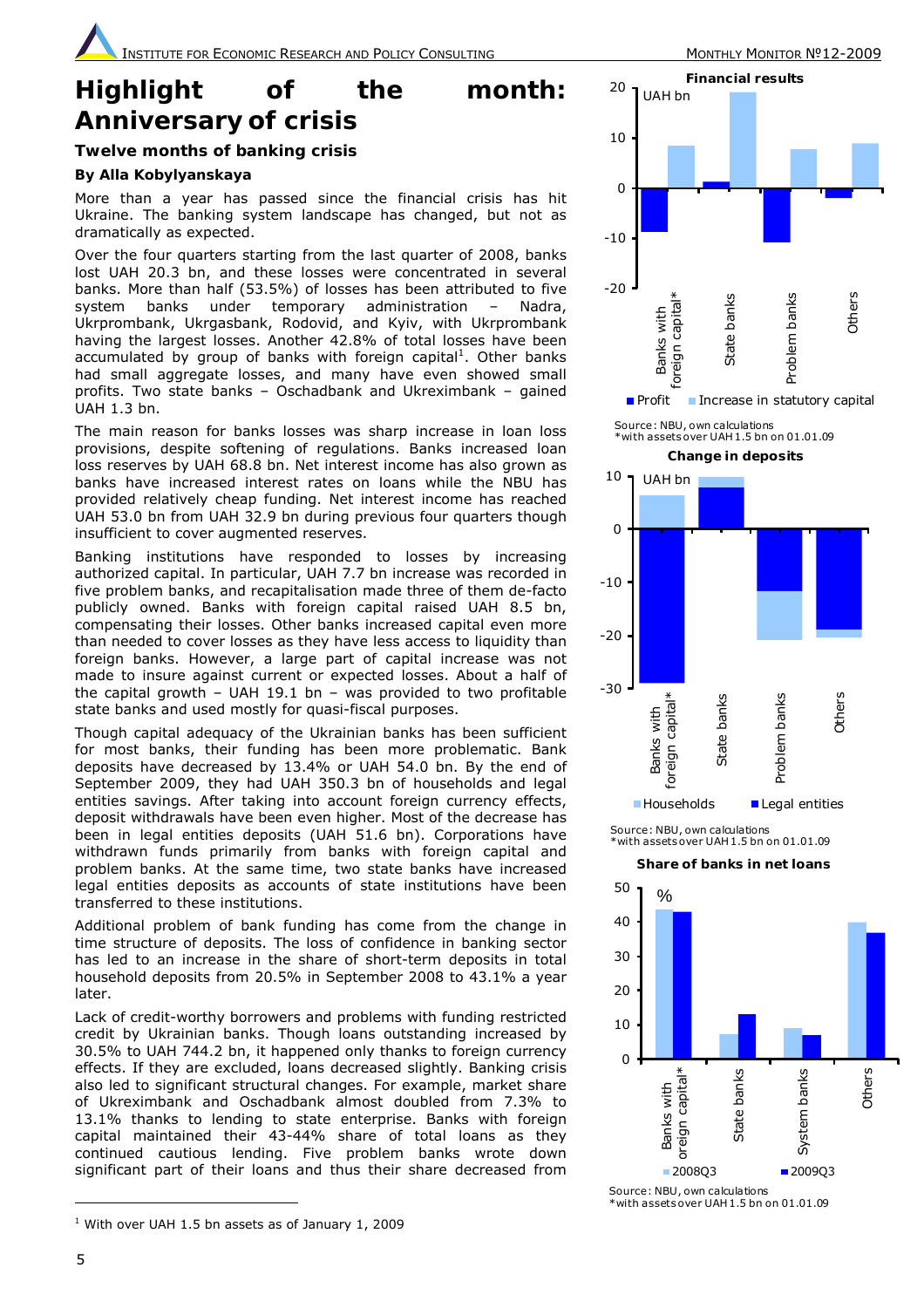INSTITUTE FOR ECONOMIC RESEARCH AND POLICY CONSULTING MONTHLY MONTHLY MONITOR Nº12-2009

National currency lending replaced foreign currency loans, while corporate loans replaced consumer loans. This happened due to changes in regulations and approach to risk. In real sector, an increase in loans was observed mainly in trade, real estate operations and professional services sectors that are most dependent on short-term lending and can afford high interest rates.

As a result of mismatches between currency and maturity of loans and deposits the ratio of loans to deposits increased from 1.35 to 1.86. Problem banks, funded primarily by deposits before crisis, had to replace lost liquidity by new capital from government and NBU loans. Thus in their case ratio had the largest increase from 1.06 to 1.8. Banks with foreign capital that relied heavily on foreign funding before crisis continued to receive support from their parents – their figure increased by half from 1.69 to 2.35. However the replacement of deposits with recapitalization, NBU refinancing and parent financing are now close to their limits. As Ukrainian banks will have limited access to external funding and will have to repay the NBU refinancing, banks will have to rely more heavily on deposits to fund lending.

In whole, the situation in banking sector seems to be not critical but fragile. The excessive bank profits and credit boom seem to be in the past. Recapitalization by government and owners helped to maintain capital adequacy of a large number of banks at reasonable levels. However, capital cushion of private-owned banks did not increase making them vulnerable in case of continued losses. Improvement in banking sector in the future will require cautious lending and stronger marketing of deposits.

**Change in banks loans and loan** 



Source: NBU, own calculations \*with assets over UAH 1.5 bn on 01.01.09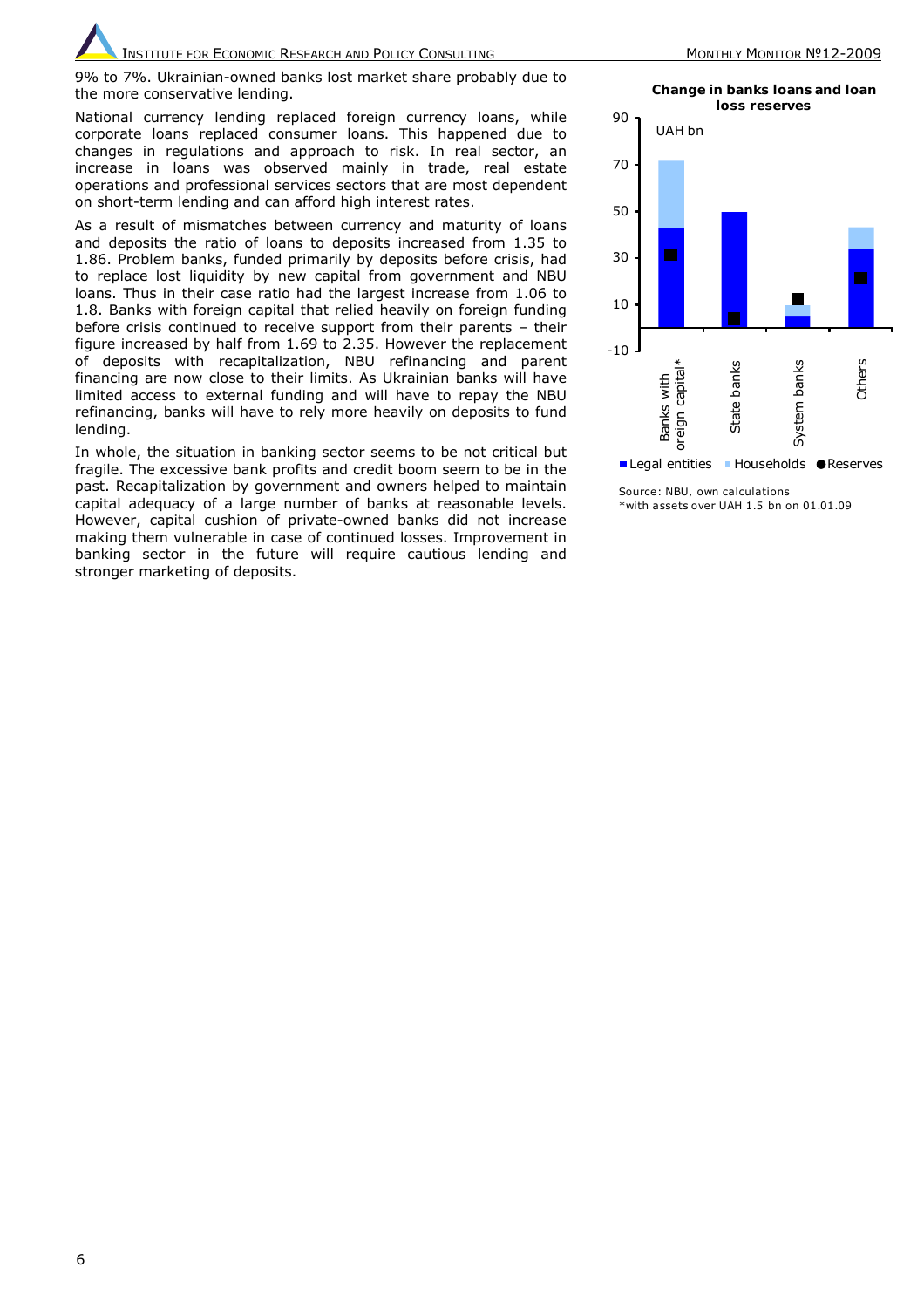| <b>Economic Trends</b>         |                           | Q3 08 Q4 08 Q1 09 Q2 09 Q3 09 May |         |        |               |                                                                              |                | Jun          | Jul            | Aug                                 | Sep               | Oct       | Nov          |
|--------------------------------|---------------------------|-----------------------------------|---------|--------|---------------|------------------------------------------------------------------------------|----------------|--------------|----------------|-------------------------------------|-------------------|-----------|--------------|
| Industrial production (real)   | % yoy cum.                | 5.1                               | $-3.1$  |        | $-31.9 -31.1$ |                                                                              | $-28.4 - 31.9$ |              |                | $-31.1 - 30.4 - 29.6 - 28.4 - 26.4$ |                   |           |              |
| Construction (real)            | % yoy cum.                | $-7.2$                            | $-16$   |        | $-56.7 -54.9$ |                                                                              | $-52.4 - 55.8$ |              |                | $-54.9 -54.3 -53.6 -52.4 -51.5$     |                   |           |              |
| Agricultural production (real) | % yoy cum.                | 15.1                              | 17.5    | 1.7    | 2.6           | 3.3                                                                          | 2.3            | 2.6          | 3.8            | 0.4                                 | 3.3               | 0.1       |              |
| Retail trade turnover (real)   | % yoy cum.                | 25.1                              | 18.6    |        | $-11.5 -15.2$ |                                                                              | $-16.2 -15.3$  |              |                | $-15.2 -15.9 -15.9$                 | $-16.2 - 16.2$    |           |              |
| Average wage                   | UAH.                      | 1906                              | 1914    | 1736   | 1892          |                                                                              | 1940 1851      | 1980         | 2008           | 1849                                |                   | 1964 1950 |              |
| <b>CPI</b>                     | % yoy eop                 | 24.6                              | 22.3    | 18.1   | 15.0          | 15.0                                                                         | 14.7           | 15.0         | 15.5           | 15.3                                | 15.0              | 14.1      | 13.6         |
| <b>PPI</b>                     | % yoy eop                 | 42.7                              | 23.0    | 12.8   | $-0.9$        | 1.6                                                                          | 1.9            | $-0.9$       | $-3.7$         | $-3.7$                              | 1.6               | 5.1       | 12.9         |
| Exports (USD)***               | % yoy cum.                | 46.3                              |         |        |               | $33.8 - 35.6 - 42.2 - 44.0^c - 44.1$                                         |                |              | $-46.8 - 49.0$ | $-49.4 - 48.7$                      |                   |           |              |
| Imports (USD)***               | % yoy cum.                | 56.7                              | 39.1    |        |               | $-45.2$ $-49.5$ $-49.5$ <sup>e</sup> $-52.0$ $-53.4$ $-53.8$ $-53.8$ $-53.5$ |                |              |                |                                     |                   |           |              |
| Merchandise trade balance      | USD bn cum. $-12.5 -16.1$ |                                   |         | $-0.8$ |               | $-1.9 -3.7^e$                                                                | $-2.2$         | $-2.4$       | $-3.1$         | $-3.8$                              | $-4.1$            |           |              |
| Current account****            | USD bn cum.               | $-9.2$                            | $-12.9$ | $-0.7$ |               | $-0.8 -1.1^e$                                                                | $-0.7$         | $-0.8$       | $-1.1$         | $-1.2$                              | $-1.1$            | $-1.0$    |              |
| Current account                | % GDP, cum.               | $-5.8$                            | $-7.1$  | $-3.4$ | $-1.5$        | $-1.3^{\circ}$                                                               | $\mathsf{x}$   | $\mathsf{x}$ | $\times$       | $\times$                            | $\times$          | x         | $\mathsf{x}$ |
| Gross international reserves   | USD bn eop                | 37.5                              | 31.5    | 25.4   | 27.3          | 28.2                                                                         | 27.8           | 27.3         | 29.6           | 28.9                                | 28.2              | 27.7      | 27.3         |
| Monetary Base                  | % yoy eop                 | 33.8                              | 31.5    | 28.1   | 22.4          | 7.5                                                                          | 24.5           | 22.4         | 15.6           | 8.5                                 | 7.5               | 4.1       | 5.0          |
| Lending rate on UAH credits ** | $%$ pa, aop               | 17.8                              | 21.0    | 26.5   | 19.1          | 17.9                                                                         | 18.5           | 18.5         | 18.5           | 17.5                                | 17.8              | 19.3      | 20.6         |
| Exchange rate (interbank)      | USD aop                   | 4.70                              | 6.49    | 8.1    | 7.76          | 8.00                                                                         | 7.70           | 7.63         | 7.86           | 7.97                                | 8.31              | 8.14      | 8.08         |
| Exchange rate (official)       | USD aop                   | 4.85                              | 6.21    | 7.70   | 7.66          | 7.82                                                                         | 7.65           | 7.62         | 7.70           | 7.81                                | 8.00              | 8.00      | 7.99         |
| Exchange rate (official)       | EUR aop                   | 7.31                              | 8.22    | 10.06  | 10.41         | 11.18 10.39                                                                  |                |              |                | 10.67 10.82 11.13                   | 11.64 11.84 11.92 |           |              |

Sources: Derzhkomstat, Ministry of Finance, NBU, IFS, Reuters, own calculations

" Monthly figures are only for merchandise exports and imports (source: Derzhkomstat)

Quarterly figures are for trade in goods and services (source: NBU)

\* Monthly figures do not include the regular quarterly revision of the GDP series

\*\*Weighted average for different maturities (source: NBU)

\*\*\* Growth rate in dollar terms

\*\*\*\* Monthly data are according to the preliminary estimates provided by the NBU

preliminary estimate provided by the NBU

| <b>Key Economic Indicators</b> |             | 2000   | 2001   | 2002   | 2003    | 2004   | 2005   | 2006   | 2007   | 2008    |
|--------------------------------|-------------|--------|--------|--------|---------|--------|--------|--------|--------|---------|
| Nominal GDP                    | UAH bn      | 170.1  | 204.2  | 225.8  | 267.3   | 345.1  | 441.5  | 544.2  | 720.7  | 949.9   |
| Nominal GDP                    | USD bn      | 31.3   | 38.0   | 42.4   | 50.1    | 64.9   | 86.2   | 107.8  | 142.7  | 180.2   |
| GDP growth (real)              | $%$ yoy     | 5.9    | 9.2    | 5.2    | 9.6     | 12.1   | 2.7    | 7.3    | 7.9    | 2.1     |
| Industrial production          | $%$ yoy     | 13.2   | 14.2   | 7.0    | 15.8    | 12.5   | 3.1    | 6.2    | 10.2   | $-3.1$  |
| Agricultural production        | $%$ yoy     | 9.8    | 10.2   | 1.2    | $-11.0$ | 19.7   | $-0.1$ | 0.4    | $-5.2$ | 17.5    |
| <b>CPI</b>                     | $%$ yoy aop | 28.2   | 12.0   | 0.8    | 5.2     | 9.0    | 13.5   | 9.1    | 12.8   | 25.2    |
| <b>CPI</b>                     | % yoy eop   | 25.8   | 6.1    | $-0.6$ | 8.2     | 12.3   | 10.3   | 11.6   | 16.6   | 22.3    |
| PPI                            | % yoy aop   | 20.9   | 8.6    | 3.1    | 7.6     | 20.5   | 16.7   | 9.6    | 19.5   | 35.5    |
| <b>PPI</b>                     | % yoy eop   | 20.8   | 0.9    | 5.7    | 11.1    | 24.1   | 9.5    | 14.1   | 23.3   | 23.0    |
| Exports (gs, USD)              | $%$ yoy     | 17.9   | 9.5    | 10.7   | 24.0    | 42.6   | 7.5    | 13.2   | 27.5   | 33.8    |
| Imports (gs, USD)              | $%$ yoy     | 18.9   | 14.1   | 4.9    | 28.7    | 31.3   | 20.4   | 22.0   | 35.5   | 38.6    |
| Current account                | USD bn      | 1.5    | 1.4    | 3.1    | 2.9     | 6.9    | 2.5    | $-1.6$ | $-5.3$ | $-12.9$ |
| Current account                | % GDP       | 4.7    | 3.7    | 7.6    | 5.9     | 10.6   | 2.9    | $-1.5$ | $-3.7$ | $-7.2$  |
| FDI (net)                      | USD bn      | 0.6    | 0.8    | 0.7    | 1.4     | 1.7    | 6.5    | 5.3    | 9.2    | 9.9     |
| International reserves         | USD bn      | 1.5    | 3.1    | 4.4    | 6.9     | 9.7    | 19.4   | 22.4   | 32.5   | 31.5    |
| Fiscal balance""               | % GDP       | $-0.7$ | $-1.9$ | 0.8    | $-0.2$  | $-3.0$ | $-1.9$ | $-0.7$ | $-1.1$ | $-1.5$  |
| Total state debt               | % GDP eop   | 45.3   | 36.5   | 33.5   | 29.0    | 24.7   | 17.7   | 14.8   | 12.5   | 19.9    |
| External state debt (total)    | % GDP eop   | 33.0   | 26.3   | 24.1   | 21.4    | 18.6   | 13.4   | 11.7   | 9.8    | 15.0    |
| Monetary base                  | % yoy eop   | 39.9   | 37.4   | 33.6   | 30.1    | 34.1   | 53.9   | 17.5   | 46.0   | 31.5    |
| Exchange rate                  | USD aop     | 5.44   | 5.37   | 5.33   | 5.33    | 5.32   | 5.12   | 5.05   | 5.05   | 5.27    |
| Exchange rate                  | USD eop     | 5.44   | 5.30   | 5.33   | 5.33    | 5.31   | 5.05   | 5.05   | 5.05   | 7.70    |
| Exchange rate                  | EUR aop     | 5.03   | 4.81   | 5.03   | 6.02    | 6.61   | 6.39   | 6.34   | 6.92   | 7.71    |
| Exchange rate                  | EUR eop     | 5.10   | 4.67   | 5.53   | 6.66    | 7.22   | 5.97   | 6.65   | 7.42   | 10.86   |

Sources: Derzhkomstat, NBU, Ministry of Finance, own calculations

''' "Minus" denotes a consolidated fiscal deficit

# **Notes:**

| avq        | average                   | vtd  | year-to-date          |
|------------|---------------------------|------|-----------------------|
| cum        | cumulative                | p.a. | per annum             |
|            | mom month on month change | eop  | end of the period     |
| qoq        | quarter on quarter change | aop  | average of the period |
| <b>YOV</b> | year-on-year change       | as   | goods and services    |